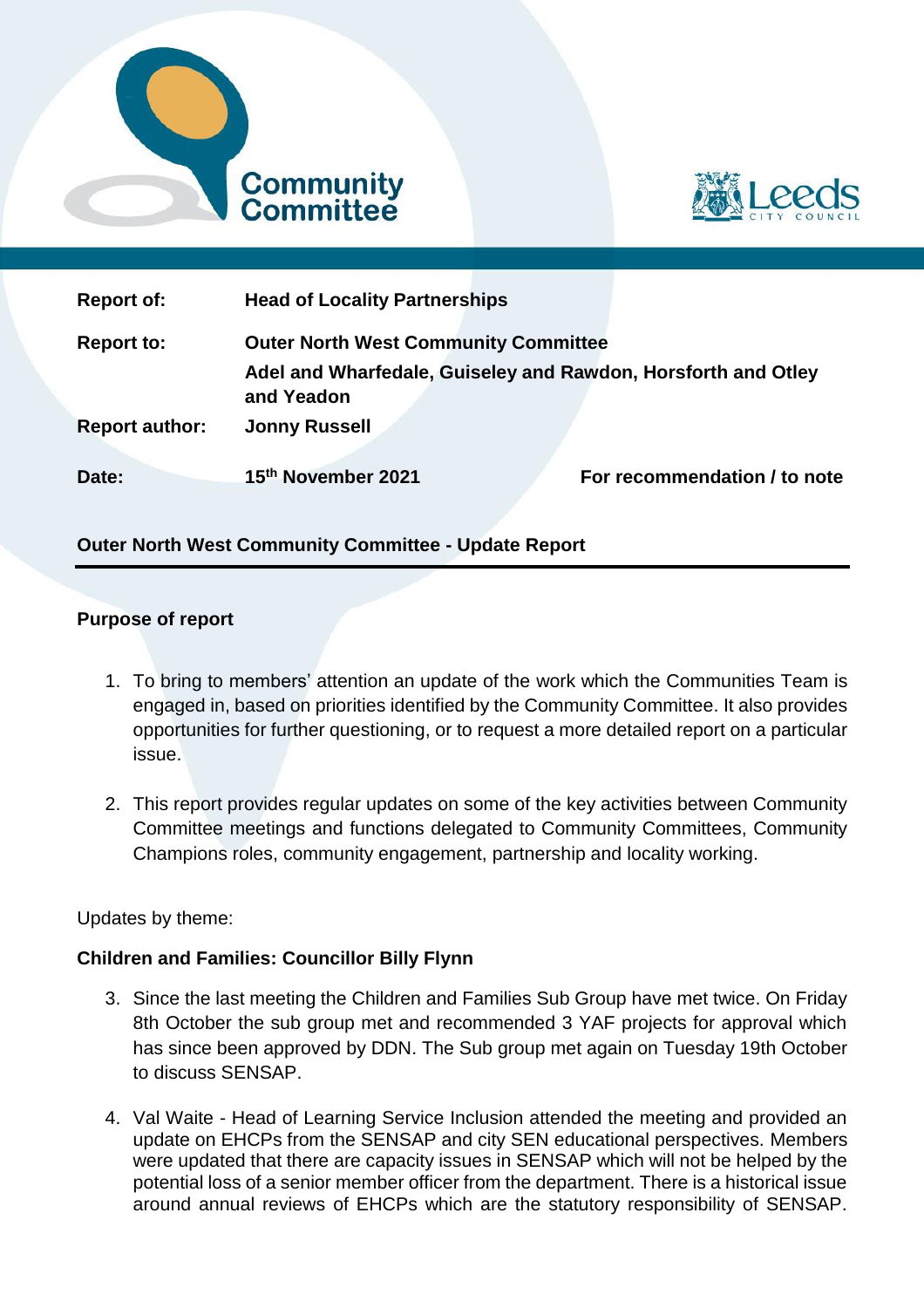Plans are completed by schools, but they must be signed off by SENSAP. Members were made aware that only around 50% of plans are being reviewed annually on time and priority is accorded to children in transition.

Val was clear that the initial assessments before a plan is agreed were being carried out largely to timetable.

- 5. There is a capability issue in schools and SENSAP have a programme to support schools in this area. These problems predate Covid and are a legacy of the change to EHCPs from Statements first introduced in the 2014 Children's Act. There has been a huge increase in the number of EHCPs, far more than Statements. Since this meeting C&F Directorate have reported a shortage of children's social workers which will obviously have an adverse effect on the learning of vulnerable children.
- 6. Two members expressed concern about the process following enquiries from constituents.
- 7. The next meeting is scheduled for January and will cover the quality of Alternative Provision.

# **Environment and Community Safety: Councillor: Barry Anderson**

8. Councillor Anderson to provide a verbal update.

### **Transport- Cllr Wadsworth**

- 9. The Transport sub group meeting took place via Zoom on Friday 15<sup>th</sup> October. A colleague from highways attending the meeting and provided sub group members on the below projects taking place in Outer North West. Sub Group members were updated on the below schemes;
	- CIP Phase 1: Fink Hill, Dyneley Arms
	- CIP Phase 2: A660 Lawnswood Roundabout
	- Levelling Up Fund incl. Horsforth Roundabout
	- East of Otley Relief Road
	- Pool-in-Wharfedale update
	- Leeds Bradford Airport
	- Netherfield Road multi-storey car park
- 10.WYCA and First are attending the next meeting in January 2022 to discuss public transport and bus travel in Outer North West.

#### **Health, Wellbeing and Adult Social Care: Councillor Graham Latty**

11. Councillor Latty to provide a verbal update.

#### 12.**Employment and Skills update: Councillor Ryk Downes**

13.An update was given from the Employment and Skills team at the September Community Committee therefore the next update will be provided at the Community Committee in March 2022.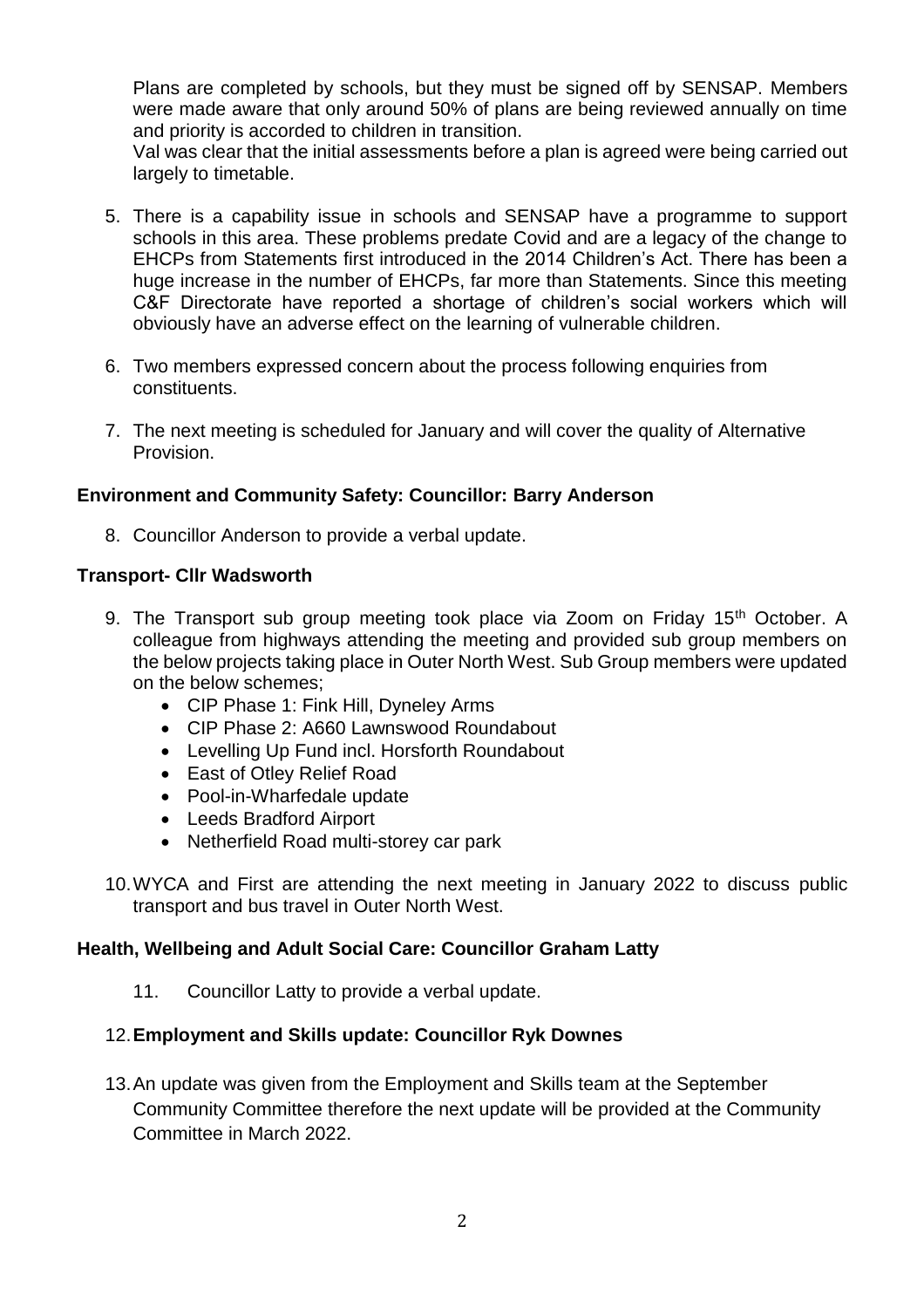## 14.**Public Health Key Messages:**

As Leeds moves towards the colder winter months and more people move in doors it is essential that residents in Leeds follow the advice below.

## 15.Vaccinations in Leeds.

When residents are called for their vaccination / or 'booster jabs' it is extremely important they attend to help reduce infection rates within Leeds so we can return to a normal life as soon as possible.

If any local community members have any fears or anxiety about receiving the vaccination they can talk to their local doctor, health professional, LCC Public Health officer or visit these approved information site.

- Coronavirus (COVID-19) vaccine NHS (www.nhs.uk)
- <https://www.leedsccg.nhs.uk/health/coronavirus/covid-19-vaccine/>

Leeds City Council Public Health Resource Centre are offering a number of free sessions currently in webinar form due to the coronavirus epidemic.

# 16.**Autumn and Winter Vaccinations: Covid-19 & Influenza -Webinar (recording available after the event)**

**(**Thursday 4th November 2021 12:30pm to 2:00pm)

This webinar will look at the Phase 3 Covid-19 and Influenza vaccinations and how the council and health partners address health inequalities in ensuring every citizen has equal access.

17.**Young People Gambling & Gaming-A Webinar (recording available after the event)** (Wednesday 3rd November midday to 1:00pm)

Examining participation in young people in these activities, how prevalent is it? And investigating possible solutions).

# 18.**Mental Health in an Unequal World: Covid-19s impact-A Webinar (recording available after the event)**

(Friday 8th October 11:00 am to 12 noon midday)

Join or listen to Gabrielle Obeng Nyarko and delegates as they examine the impact of people living in nonequal world. This essential topic is explored as the World health Organisation report 970 million people, 13% of the world population may be facing mental and emotional health problems at one time.

# 19.**Launch of UK Health Security Agency (UKHSA)**

UK Health Security Agency (UKHSA) becomes fully operational bringing together the health protection functions of Public Health England and NHS Test and Trace, including the Joint Biosecurity Centre. The new agency will be responsible for planning, preventing, and responding to external health threats, including infectious diseases and chemical, radiological, environmental, and other hazards, as well as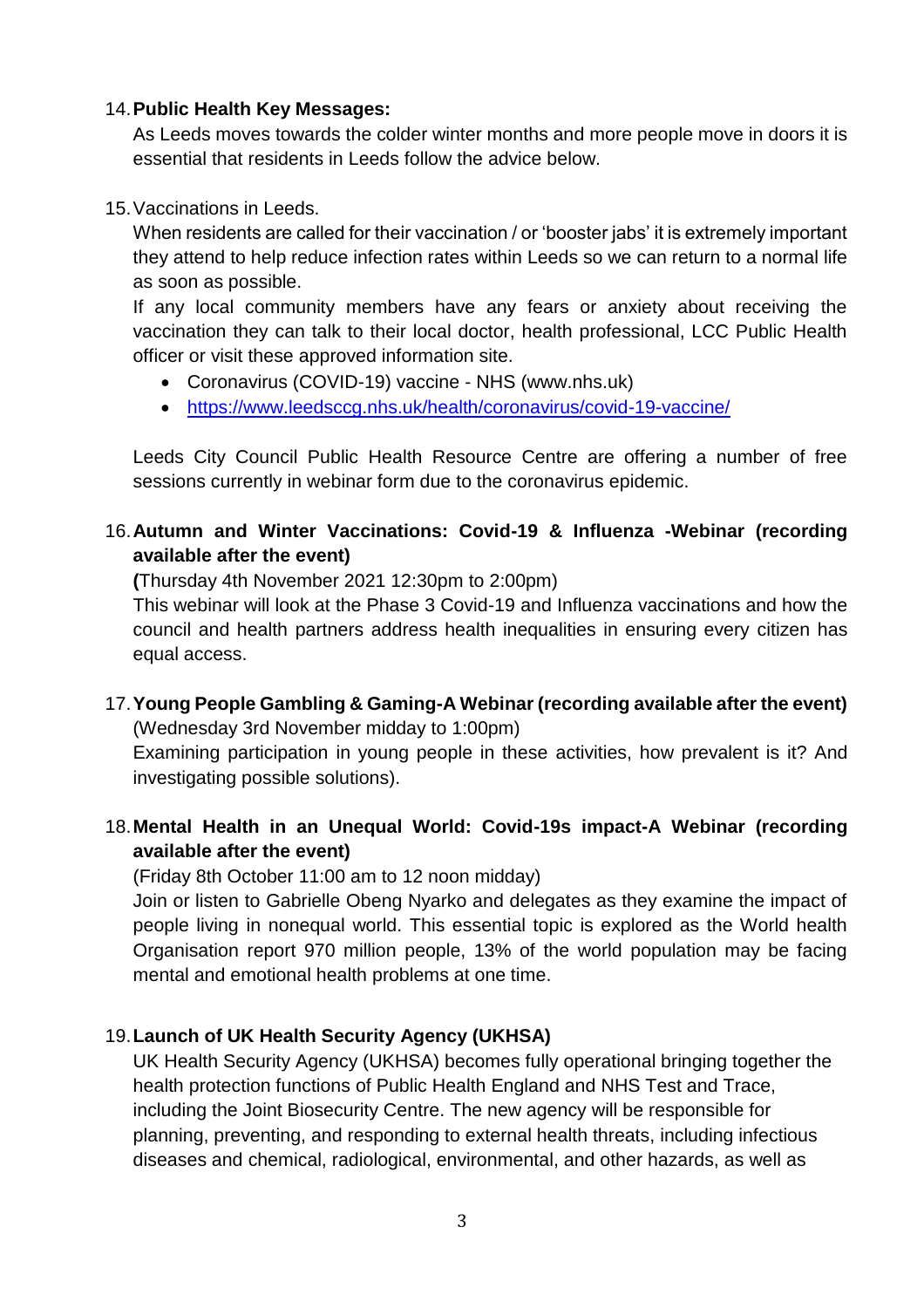providing scientific and operational leadership at a global, national, regional, and local level in partnership with our stakeholders. You can read more about UKHSA UK Health Security Agency - GOV.UK (www.gov.uk)

## 20.**Covid-19 resources available for Children and Young People**

Public Health England and the government have produced a selection of resources for local charities, youth groups, school settings and residents with families to assist them during the Coronavirus pandemic. They can be accessed through the link below.

# 21.**Covid-19 response summer months and moving into autumn/winter**

As you will be aware infection rates have been high during the summer months within many wards across the city and within our INW wards especially those with a younger demographic. Rates have lowered in Outer North West as compared with some of the inner-city wards but are still variable. Even though ward infection rates have started to stabilise Public Health England and the World Health Organisation have cautioned that there is no reason for complacency. The situation has been dynamic and will likely change again as we move towards the winter months. As the Leeds vaccination programme moves a pace and we move down the age groups infections become concentrated in these lower age groups. The response of the NHS, Leeds City Council and Third Sector partners has been rapid and ongoing since the start of the pandemic over the summer two vaccinations centres had been offering two different vaccination choices one for forties and above and then at another site for 18 above. Additional mobile testing centres have been set up. On top of this young people in the hospitality industry, night-time economy, food retail, universities, schools, colleges, and further education venues have been targeted via campaigns, student ambassadors, halls of residency representatives and social media to take up the vaccination offer. Leeds City Council and its Public Health teams would strongly advise all young people who are eligible for a vaccination to take up the offer of this immediately. The strong message from the NHS and government is don't wait get vaccinated now.

# 22.**Coronavirus (COVID-19) vaccines - NHS [\(www.nhs.uk\)](http://www.nhs.uk/)**

Everyone 16 years of age and older is eligible for a vaccination now. Visiting the website (Leeds Clinical Commissioning Group) below will let local residents where the vaccination centres are.

# 23.**Information for Vegan and Vegetarians wanting to receive the Covid-19 vaccination.**

There have been several requests for advice and information from the Vegetarian and Vegan Community. Below are some useful links that will helpfully support our local residents from this community make an informed decision. This is specifically aimed at people who follow a Vegetarian or Vegan lifestyle.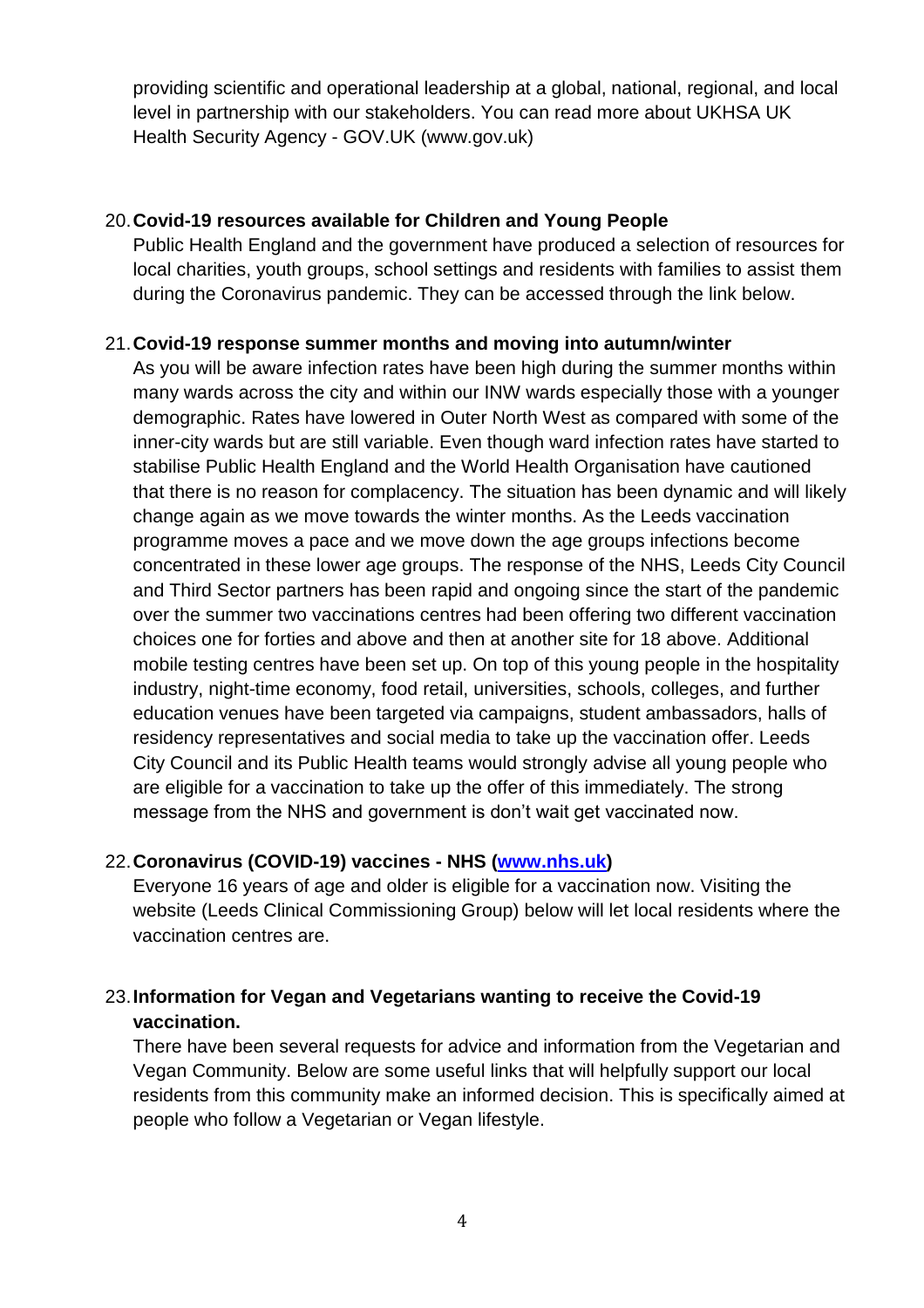18.In conjunction with the above outreach teams have been proactively moving across the wards and door knocking to.

- Encourage vaccination and testing uptake
- Distribute free lateral flow test packs.
- Ask if local residents require and help with shopping, prescription collection, financial inclusion matters for example. These doorstep wellbeing checks have proved to be an essential lifeline for many residents and have been well received.
- Teams have also been posting information leaflets detailing council, clinical and charitable services available.

Outreach teams comprise of council workers, LCC commissioned services such as Better Together Outreach volunteers, public health officers, third sector community development teams, clinical colleagues who have volunteers and Forum central's volunteer resource pool.

# 24.**Leeds City Council Contract Tracing Service**

The outreach component of this service is delivered through our trusted commissioned third sector partners many who have worked in their communities and geographical areas for over 25 years. This service has over a 48% success record. It helps local residents track contacts they may have had if they test positive and offers isolation advice and help. The service is highly flexible and is proving a strong model for work of this nature. Leeds City Council Contract Tracing Service.

The outreach component of this service is delivered through our trusted commissioned third sector partners (Barca in the West) many who have worked in their communities and geographical areas for over 25 years. This service has over a 48% success record. It helps local residents track contacts they may have had if they test positive and offers isolation advice and help. The service is highly flexible and is proving a strong model for work of this nature.

# 25.**Key messages:**

As we enter a new phase of living with the virus, with very few restrictions in place, here are some updated key messages that capture the national messages combined with local messaging from our Director of Public Health.

- Thank you to everyone who has done their bit taking up the extra testing and getting the COVID vaccine here in Leeds.
- Covid-19 continues to be a feature of our lives, so this last step on the roadmap is around learning to live with it and manage the risk to ourselves and others.
- Rates of Covid infection are high and continue to rise therefore we should continue to be cautious, help to reduce the risk of spread and protect people at highest risk of serious illness.
- Now, you will no longer have to wear a mask or social distance by law, but the advice is to continue to wear a mask in enclosed and crowded spaces such as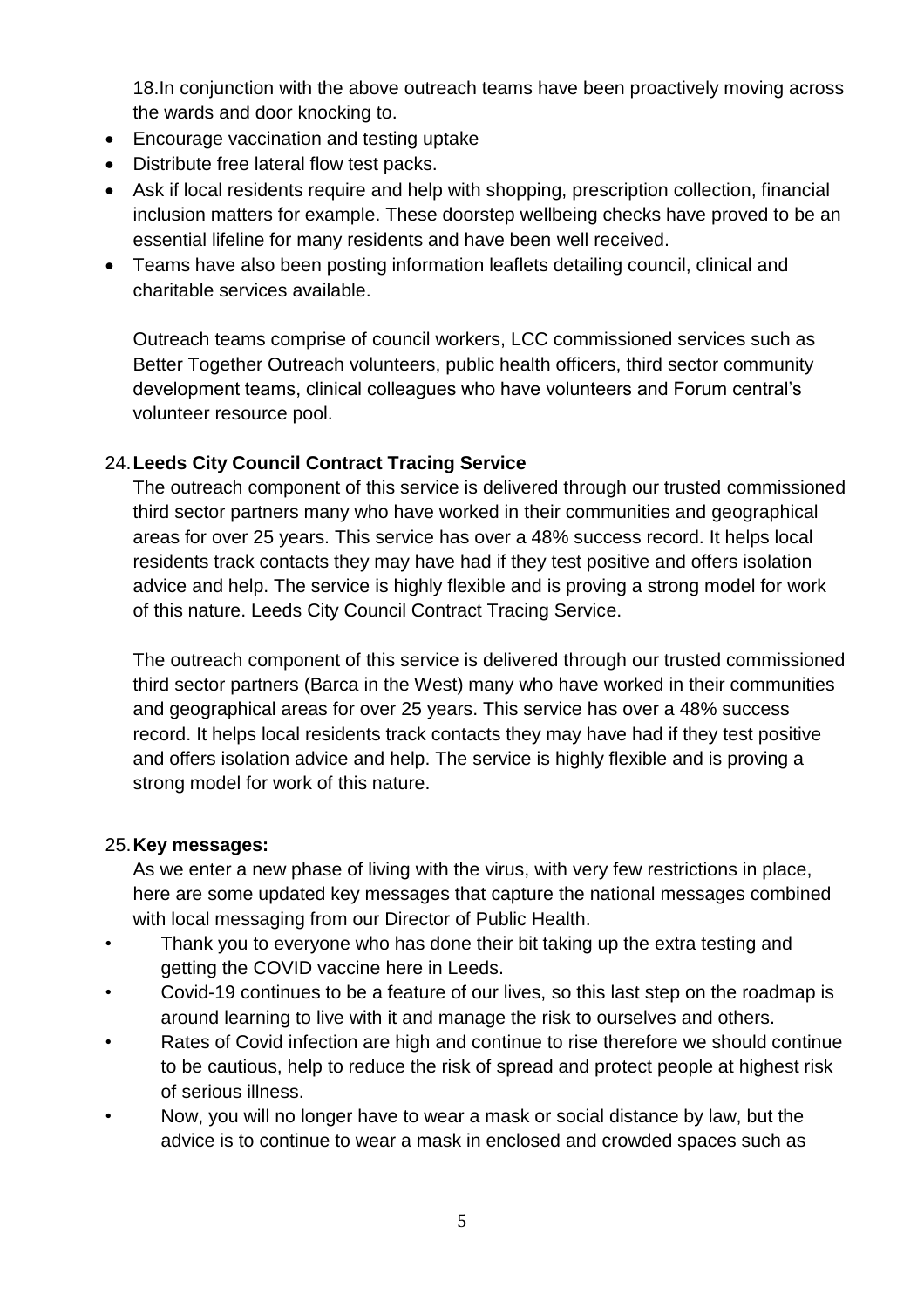public transport. Some organisations, e.g., health and social care, will ask you to wear a mask.

- You no longer need to work from home if you can, but the recommendation is for a gradual return over the summer.
- To keep yourself and others safe, try and limit the contact you have with people you do not usually live with, including keeping the number of people and the time you spend with them low, and not getting too close to them.
- Where possible, meet outdoors and let fresh air into homes and other enclosed spaces.
- Many people will be excited about the return to the way things were before Covid, whilst others, including those more vulnerable, maybe more cautious. Think of others when making your own decisions about when to wear a mask and social distance.
- Please get both doses of the vaccine when called to make sure you have the highest level of protection.
- It is also really important that we all continue to reduce the risk of spread by washing hands, getting tested if you have symptoms, and isolate if advised to do so.

# 26.**Uptake of Long Covid-Support Services**

Work is currently underway to encourage local people across all Leeds city wards to understand and identify if present Long Covid-19 symptoms as appropriate and then seek help through their local GP service. Uptake is low within some of our wards which is nothing to be alarmed about as cases are proportionally low across the city. However, we would like any local residents who feel they may have symptoms to access the service. There is a Leeds City Council Public Health information sheet attached with more detail from the Long-Term Conditions Team.

For more information, please contact the following Public Health Officers. Carl.Mackie@leeds.gov.uk or Jonathan.Hindley@leeds.gov.uk

# 27.**General Information-Vaccinations in Leeds**

When local residents are called for their vaccination it is extremely important, they attend to help reduce infection rates within Leeds so we can return to a normal life as soon as possible.

If you are aged 18 or over, and have not yet had a vaccination, you may get a letter or text from the NHS national booking system inviting you to make an appointment at a community vaccination centre. How will I get my vaccine? - NHS Leeds Clinical Commissioning Group (leedsccg.nhs.uk)

The vaccination current centres are.

The centres in Leeds currently on the national booking system are:

• Elland Road Stadium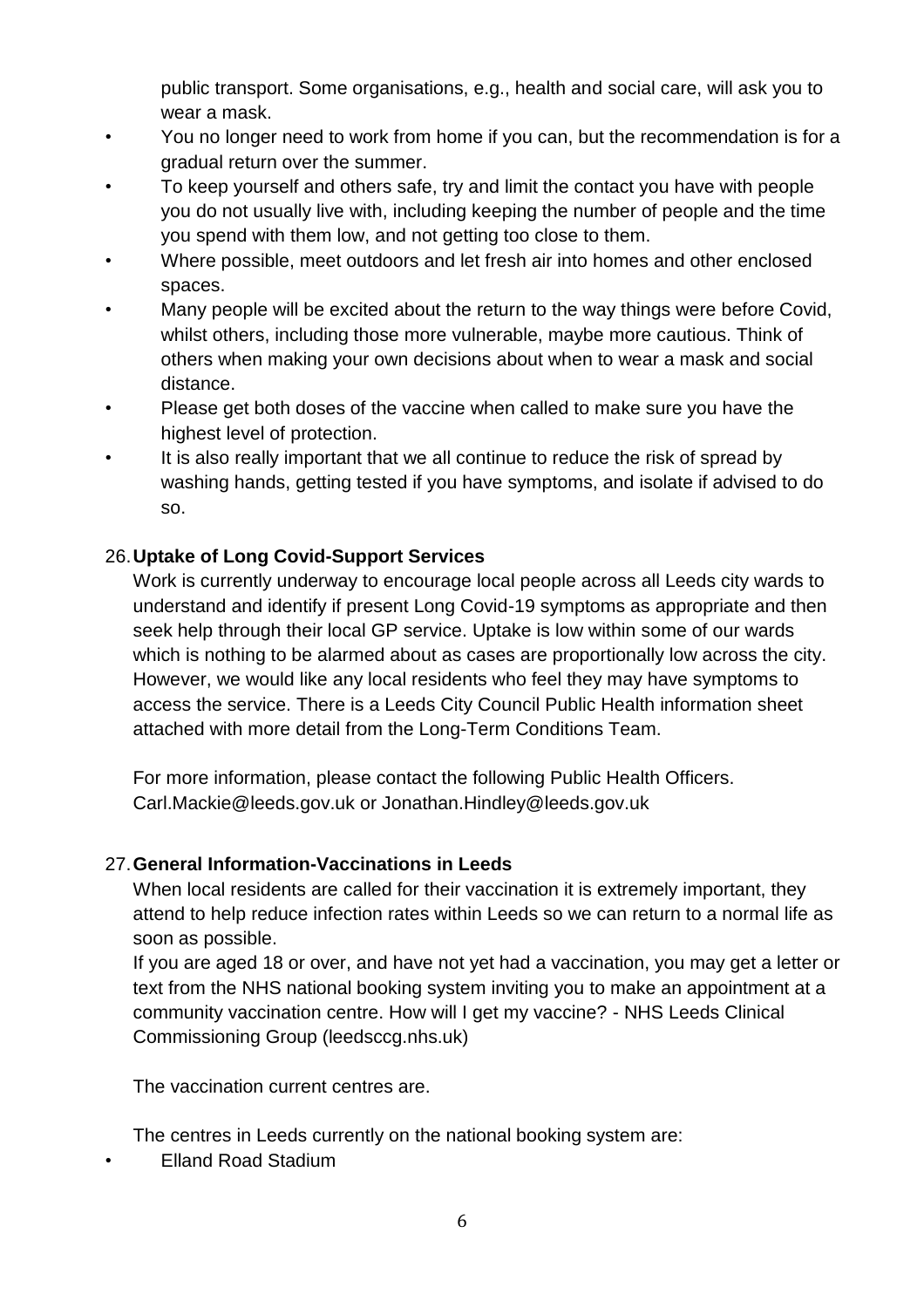- Village Hotel North 186 Otley Road, Headingley, Leeds LS16 5PR
- South Leeds Village Hotel Capitol Boulevard, Tingley, Leeds LS27 0TS
- Superdrug, Merrion Centre Leeds LS2 8NG
- Seacroft Pharmacy, 68 York Road, Leeds, LS14 6DX
- Wellfield Pharmacy, St Mary's Parochial Hall, N Lingwell Rd, Middleton, Leeds LS10 3SP
- The Pharmacy Group Chapeltown, The Reginald Centre, 263 Chapeltown Road, Leeds LS7 3EX
- The Pharmacy Group Little London / Woodhouse, Unit 2 Oatland Retail Park, Oatland Drive, Leeds LS7 1ST
- 28.If any local community members have any fears or anxiety about receiving the vaccination they can talk to their local doctor, health professional, LCC Public Health officer or visit these approved information site.
- Coronavirus (COVID-19) vaccine NHS (www.nhs.uk)
- https://www.leedsccg.nhs.uk/health/coronavirus/covid-19-vaccine/

# **Community Engagement: Social Media**

- 29. *Appendix 2 Social Media Report* provides the Committee with information on posts, and details recent social media activity for the Outer North West Community Committee Facebook page, along with the three ward based Coronavirus Facebook help pages for the area.
- 30. The report highlights key themes promoted through social media posts, as well as topics addressed relevant to the period of time.

# **Corporate Considerations**

# **Consultation and Engagement**

31. The Community Committee has, where applicable, been consulted on information detailed within the report.

# **Equality and Diversity/Cohesion and Integration**

32. All work that the Communities Team are involved in is assessed in relation to Equality, Diversity, Cohesion and Integration. In addition, the Communities Team ensures that the wellbeing process for funding of projects complies with all relevant policies and legislation.

# **Council Polices and City Priorities**

33.Projects that the Communities Team are involved in are assessed to ensure that they are in line with Council and City priorities as set out in the following documents: